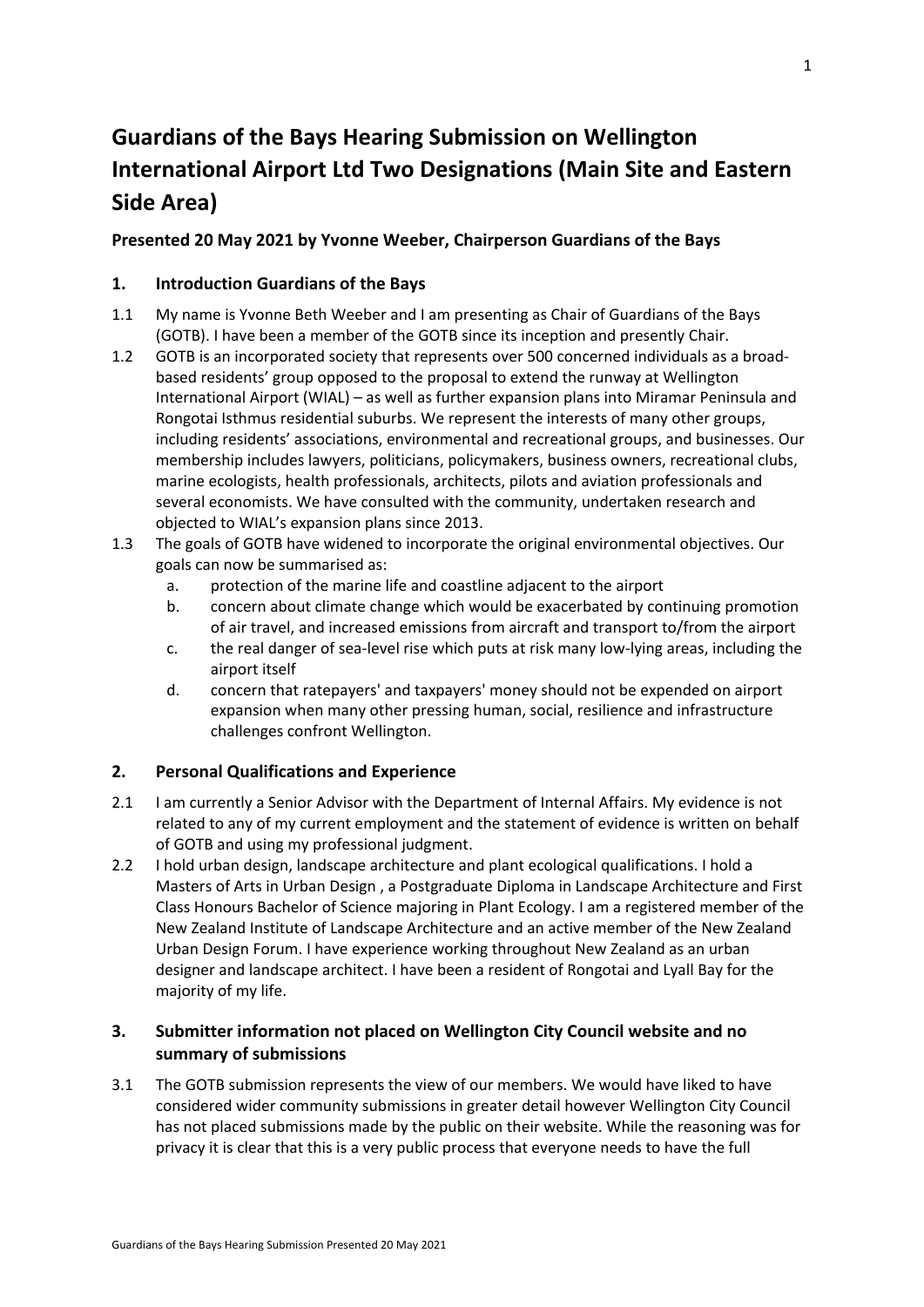information. Other councils such as Auckland Council have privacy information clearly stating that all information may be made available on the Council's website.

- 3.2 Without all the submitters submissions being made available to everyone who is taking part in this process, be it the requiring authority, the council, their experts or the submitters, we are not participating in a fair, transparent or equitable process. I finally received a copy of the our fellow submitters submissions on the 6 May 2021 but no other submitters got it.
- 3.3 In addition there was no summary of submissions undertaken by Wellington City Council to help submitters understand what submissions may be relevant to them. Thankfully the Section 42A report from Mark Ashby for Wellington City Council provided information on the exemplar submissions.

## **4. Key aspects of our submission we wish the Hearing Panel to consider**

- 4.1 GOTB opposes the East Side Area Designation into the Airport and Golf Precinct (12.6ha), the southern end of the Miramar Golf Course, which will primarily be used for taxiway purposes with other associated activities and structures (extension of the existing airport terminal), as shown in the draft WIAL *'WLG 2040' Master Plan*.
- 4.2 GOTB is of the view that there are significant effects both in amenity and noise that cannot be mitigated with conditions to the Notice of Requirement.
- 4.3 GOTB believes the Eastern Side Area should be withdrawn on climate change grounds alone due to inability to mitigate climate change effects.
- 4.4 GOTB opposes the increased flexibility that is being proposed in the Main Designation (primarily over the area of land zoned Airport Precinct in the District Plan). We submit that this flexibility will occur at the detriment of environment, amenity, health and welfare of the surrounding residential community.
- 4.5 GOTB supports the use of 'design statements' within the designation but proposes and supports Robin Simpson that WIAL goes further and develops design guides, with community consultation, for both designations.
- 4.6 Our hearing submission takes our written submission as read and adds to our submission at this hearing by concentrating on:
	- Multiple designations, conditions and management plans
	- Climate change targets
	- Urban design and visual effects
	- Airport golf precinct
	- Noise
	- Infrastructure
	- **Conditions**

#### **5. Multiple designations make a fractured planning regime and complex timeframes**

- 5.1 GOTB is concerned at the fractured planning regime of multiple designations that are being used by WIAL. This does not make it easy for the community to participate in the designation process or understand the difference between conditions of each area. This is especially an issue when the designation adjoins one another, and you have contiguous aircraft taxi ways going from one area to another such as the Eastern Side Area and the Main designation. It is not possible for the general public to understand the complexity of the multiple designation process that WIAL has developed. I would also suggest that it will be difficult for WIAL and WCC to understand the boundary lines between the Main Site and East Site Area designations.
- 5.2 Added to the multiple designations is the multiple different planning frameworks in conditions, management plans, different air noise boundaries and district plan rules for each one of these designations. It was clear from the Hearing on Wednesday 19 May 2021 that even the Hearing Panel was struggling to understand the multiple layers of the complex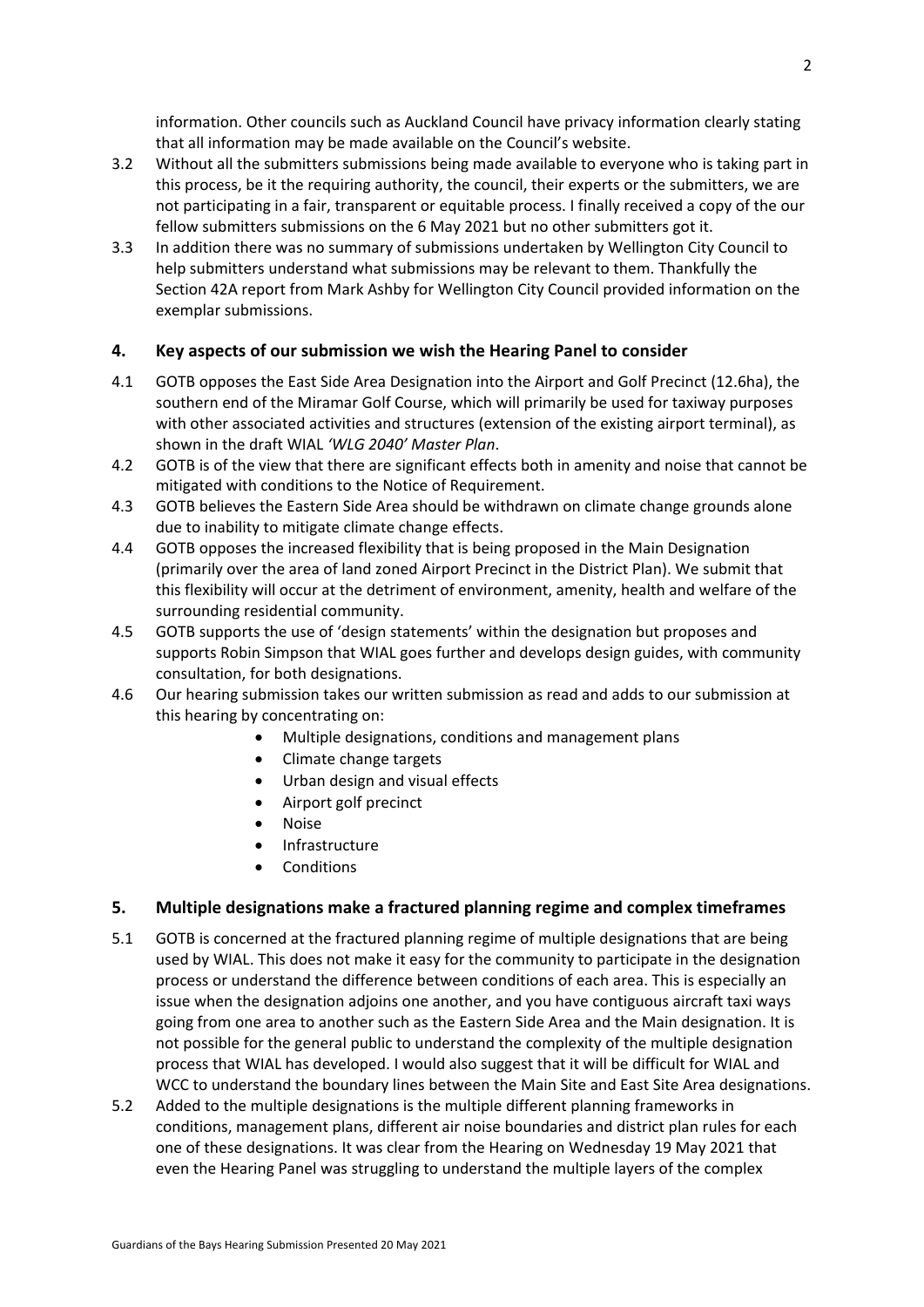arrangements and trying to bring at least the conditions of the two NORs together to read as one. Having the airport brought under the planning rules of the District Plan would for the community be a lot easier to understand and bring more certainty of decision making than the present and proposed set of WIAL NOR's.

- 5.3 The unstructured way of planning within the WIAL site area appears to have created inappropriate building placement within the airport site and created the necessity of the proposed East Side Area plan if the airport wishes to expand. This means that instead of a golf course, carpark and building buffer as exists at present the residents get the planes closer to them with the carpark and buildings being placed in the centre of the terminal activity area.
- 5.4 If the NOR is not withdrawn the proposed timeframes to create a 'final' outcome are not certain. From the hearing yesterday it became clear that earth will be moved and then 'stored' somewhere on the WIAL site. Storage of earth will in itself create a number of environmental issues for the residents close by prior to the earth being moved again to its final destination.
- 5.5 GOTB asks what is happening to the area of land along the eastern side of Bridge Street (north west boundary of WIAL) where houses have been removed. Why is this land not part of the Main Designation (*see power point photo*)? Does this mean that community must face this area of airport blight for a number of undetermined years prior to another designation being created in future for development on this land?
- 5.6 WIAL continuous development of designations creates a relentless expanding set of cumulative effects that downgrade the amenity of the surrounding environment that the community must endure. WIAL's designation process is not fit for purpose for the community that surrounds it. Having been involved in Independent Hearing Panels from both a community and council perspective more thought needs to be given to how you involve the community in this type of planning process. The use of an independent community planner paid for by the requiring authority, as used in proposals of national significance, would help in promoting community involvement in WIAL's designation processes.

## **6. Wellington Airport expansion and extension plans are a threat to New Zealand's, Greater Wellington's and Wellington's climate change targets**

- 6.1 GOTB has submitted that WIAL has failed to consider the economic impact of likely measures required to reduce greenhouse gas emissions, and in particular the economic effects of measures taken to reduce and/or offset greenhouse gas emissions from air travel, during the lifetime of the project.
- 6.2 Mr Sapsford expert evidence cast considerable doubt on the claims of economic benefits suggesting that WIAL's modelling is out of date and deficient.
- 6.3 GOTB would like to add that WIAL's expansion plans of the eastern designation threaten the emission reduction targets of Greater Wellington and Wellington City Council Long Term Plans in two ways by:
	- a. Directly proposing to grow emissions with increased passengers numbers and therefore aircraft movements in particular in an increase of long haul flights.
	- b. Indirectly requiring greater petrol driven private car journeys to the airport. While GOTB's are aware that the land transport options to the airport will include electric vehicles (both private and public transport) and potentially in the next ten years some form of mass rapid transit. However, there will continue to be the predominance of fossil fuel petrol driven vehicles in the next ten years as seen in the designs of WIAL with their extensive new carparking areas as part of the designation process. GOTB strongly advocates for mass rapid transit, improved walking and cycling provisions to access WIAL. However there also needs to be a ongoing reduction of carparking numbers at WIAL rather than an increase.
- 6.4 At present aviation and marine sector in Wellington create almost 20% of the city's emissions as noted in th[e Te Atakura Implementation Plan.](https://wellington.govt.nz/-/media/environment-and-sustainability/environment/files/te-atakura-first-zero-implentation-plan.pdf) Bold steps will be required reduce these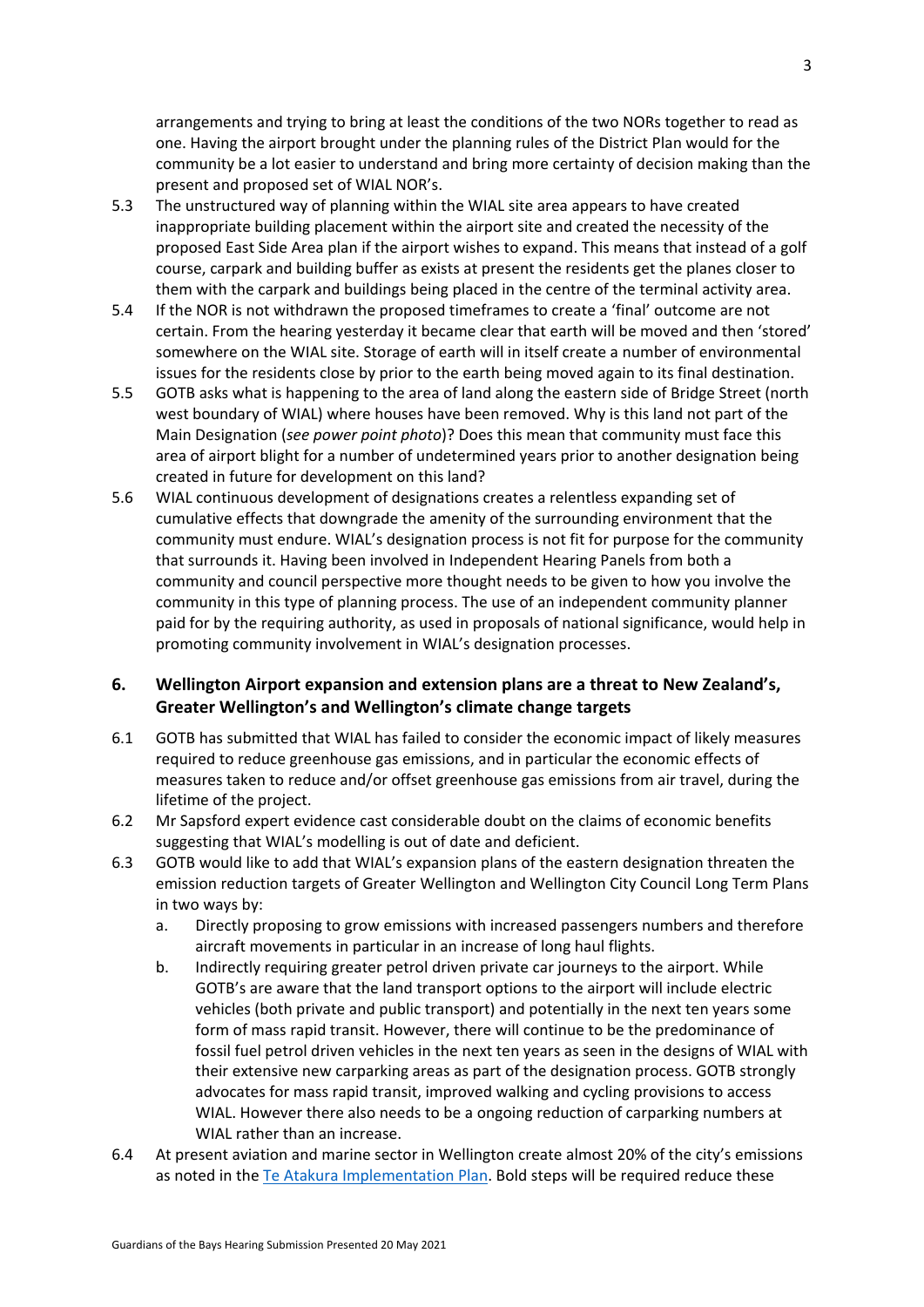emissions. The WIAL designation proposals being considered in this hearing appear to only support a rapid increase in climate changing emissions.

- 6.5 WIAL's own experts, Ken Conway Head of Environment and Sustainability for Airbiz Aviation Strategies Limited acknowledges that electric aircraft or hydrogen fuelled aircraft are a long way off and it would be in the mid 2030's or beyond before or if there ever will be electric or hydrogen fuelled aviation. Having an aspiration goal of sustainability is very different from actually being sustainable. GOTB is not satisfied that there are sustainable fuel alternatives. We therefore submit that any proposals to expand Wellington Airports operations will lead directly to increased greenhouse gas emissions from aviation.
- 6.6 GOTB opposes the expansion of the number of flights into and out of Wellington Airport and in particular long-haul flights on the grounds that it will have significant implications on the Wellington Regions and Wellington City's emissions.
- 6.7 GOTB notes that WIAL has not taken into account that the Climate Change Commission will be required by 31 December 2024 to provide written advice to the Minister of Climate Change on whether the 2050 target of targets on climate changing emissions should be amended to include emissions for international shipping and aviation.
- 6.8 GOTB submits that the travel demand scenarios which underpin this proposal have not considered the climate emergency. The effects of climate change include the economic effects over the next 30 to 50 years of the proposal including any prolonged drop in global GDP, or a high mitigation carbon price set by the international community.
- 6.9 GOTB submits that WIAL should undertake transport modelling for the next few decades to test the climate emergency constraints and consider alternatives rather than the generalised 'forecast demand' used in these designations.
- 6.10 GOTB oppose any increase in aviation from WIAL and submit that direct and indirect emissions from the airport should be capped and then progressively reduced.
- 6.11 GOTB is aware that there will be strong behavioural change to reduce flights from WIAL airport due to public sector being required to be carbon neutral by 2025. This will require the public agencies to measure and publicly report on their emissions and to offset any emissions they cannot cut by 2025. One thing that Covid-19 has shown the public sector is that they don't need to fly as often as they had in the past. This reduction in WIAL public sector patronage has not been reflected in any of the WIAL forecasts.

## **7. Urban design and visual effects**

- 7.1 GOTB is only to aware that WIAL is working in a constrained environment. The picture of Wellington Airport overlayed on Auckland Airport in the Airbiz evidence shows it all (*see power point photo*). Therefore we seriously question the ongoing expansion into the surrounding non-airport green space buffer areas such as the Miramar Golf Course and residential neighbourhood for anything other than airport safety. WIAL must start understanding its limited site area and working within these boundaries and stop expanding into buffer areas and adjoining residential neighbourhoods.
- 7.2 GOTB is aware the visual catchment into the airport is wide. We would have appreciated a mapping exercise being undertaken by WIAL's landscape architecture expert showing exactly how many residential properties would be able to view into the proposal. GOTB is aware that views from the Melrose, Miramar and Strathmore Hills will be able to see into the proposed East Side Area and they will see the cumulative effects of more tarmac, buildings, lights and retaining walls made of concrete or battered cut greywacke. (*see power point photos*).
- 7.3 GOTB supports the Council's Urban Designer and Landscape Architect Robin Simpson evidence that more conditions are required in respect to urban design. Clearly the built form is an important aspects of WIAL's designation and future development. We disagree with WIAL that they have provided appropriate conditions with only vague urban design principles being proposed in the management plans and outline plan process. We support having an urban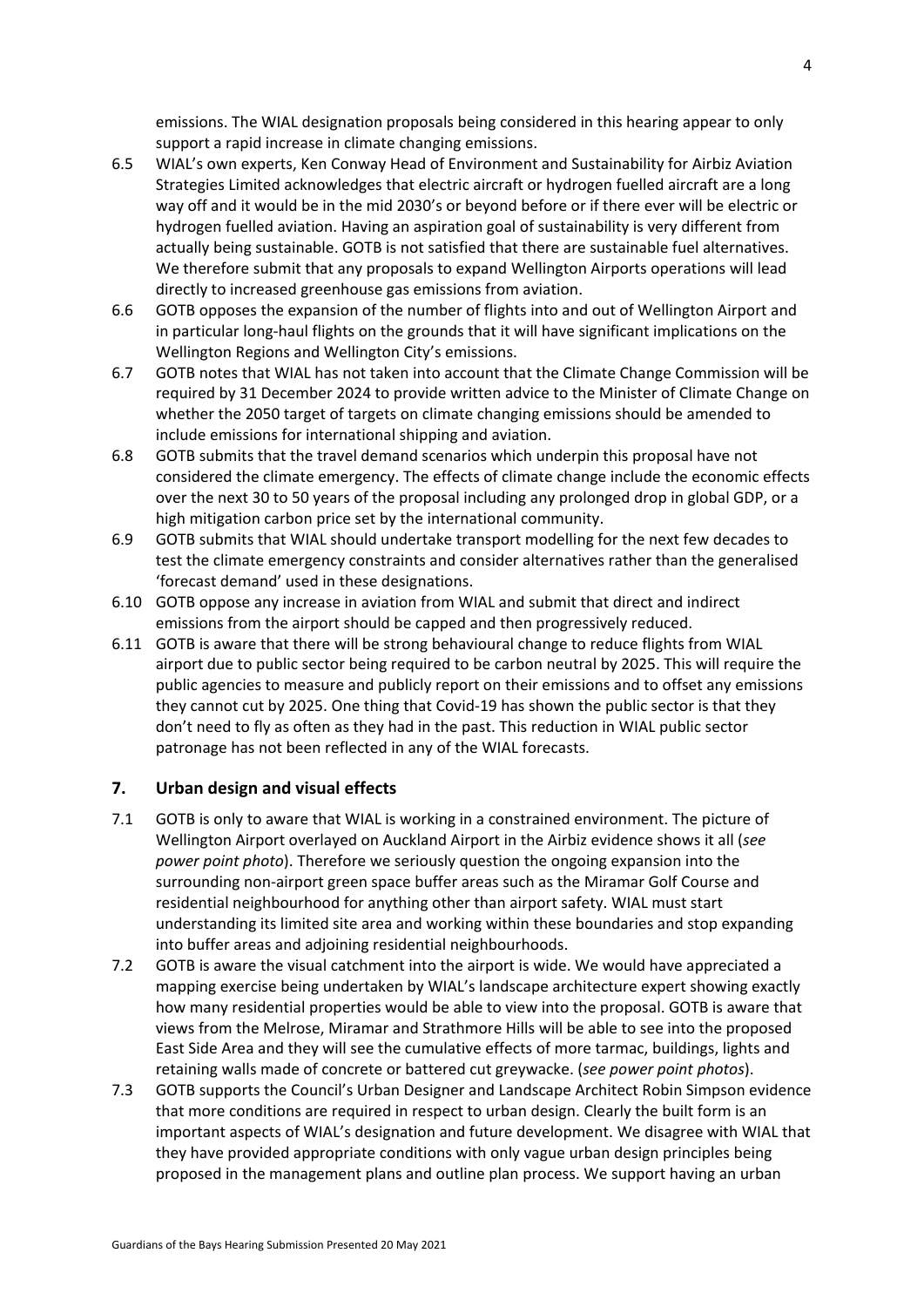design guide for the airport to improve the design quality of the airport and how it integrates with the neighbouring community. A design guide would also provide an important way of the community understanding what standard and parameters WIAL developments should be designed to. In addition a design guide should clearly consider the integration of the airport with the surrounding area so that any similar appalling visually intrusive ExecuJet hanger is not built again (*see photo*).

- 7.4 GOTB opposes the buildings heights of 30 metres height in the Terminal Precinct as it is excessive and will greatly increase the magnitude of visual effects to the surrounding community and WIAL has not demonstrated the need for this height.
- 7.5 GOTB agrees with the Council Urban Designer and Landscape Architect Robin Simpson that the removal of the hill (described in the hearing as a hillock) that to extend the taxiway to the south will create a significant negative visual effect on the landscape character. The hill is a geological remanent of a Lyall Bay coastline and that existed prior to the airports construction in the 1950s (*see power point photos*). Of note in the 1959 book the Great Harbour of Tara this point and this hillock was called Moa Point. With what we call Moa Point now being recorded as Hue-te-taka peninsula. When seen from various angles it makes a gateway statement to Stewart Duff Drive, creates a natural feature of considerable height and breadth when on the existing airport open carpark and tells a narrative of something that was there in the past. GOTB supports the view that the hillock is part of the southern coast and should not be removed.
- 7.6 GOTB agrees with the Council Urban Designer and Landscape Architect Robin Simpson that Rongotai Ridge should be removed from the Main Designation and managed through the District Plan due to its extreme visibility from the neighbourhoods of Miramar, Evans Bay, Haitaitai and Mt Victoria and roads of Cohham Drive and Calabar Road. In addition GOTB does not want the southern hill or the Rongotai Ridge greywacke material used for airport extension fill as has been moted by WIAL officials in the past.
- 7.7 GOTB agrees with Council Urban Designer and Landscape Architect Robin Simpson that a cohesive design is required for the Broadway, Calabar Road, and the Kauri St. However, any cohesive design approach needs to include the collaboration with the community not just WIAL, WCC and Greater Wellington and possibly transport agencies undertaking the design of mass rapid transit options to Wellington.
- 7.8 GOTB would support the use of a lighting management plan rather than conditions for both the WIAL's designations. This would give the community more certainty of what to expect with the lighting of the airport. This is important when some residential houses will be below the lighting illumination if the Eastern Side Area designation is approved. A lighting management plan should also include the development and ongoing maintenance that occurs within the designations which requires night-time activities such as resurfacing the tarmac.

#### **8. Airport and Golf Recreation Precinct**

8.1 GOTB opposes the East Side Area designation as it will bring the airport directly next to the residential dwellings of Strathmore Park residential houses. It does this by removing the majority of the southern Miramar Golf Course Recreational Precinct. This precinct is the buffer between the airport and the residential houses of Strathmore Park. This introduction of this precinct in the Wellington City Council District Plan explicitly says that this land is not meant for airport purposes.

> *The provisions of the Golf Course recreation area provide for the continued use of the existing Miramar Golf Course and recreational activities. It is not intended that the land used for these recreational activities will be used for Airport purposes.*

> *Further that the golf course and recreation lands have a distinctive character and use that is not for airport purposes.*